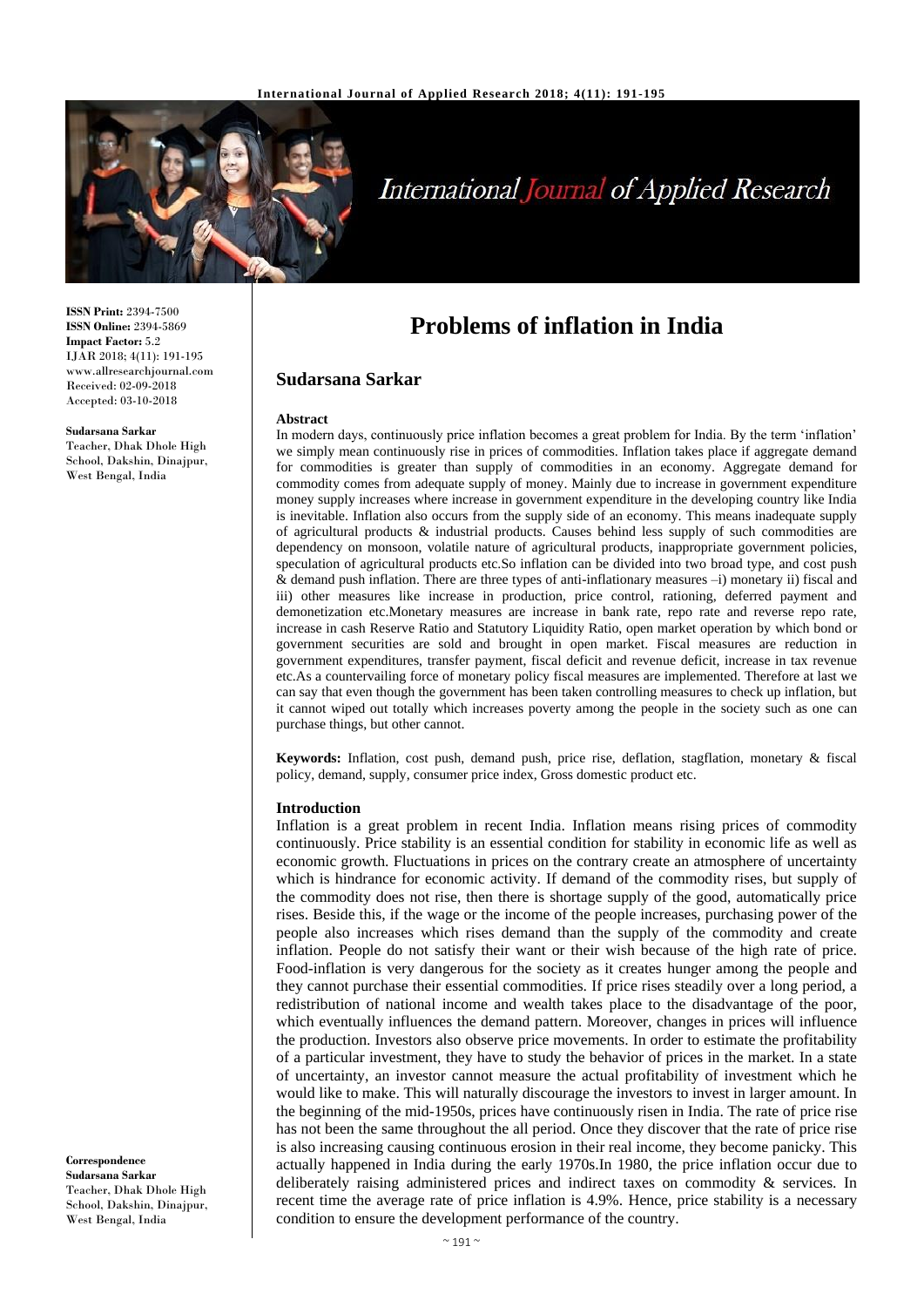This research paper tries to pinpoint the reasons for price inflation and find out the solving measure of these problems.

**Objectives of the study:** The objectives of the study are.

- 1. To study what is price-inflation and the problems that are confronted in present India.
- 2. To know about the real causes and reasons of the price inflation.
- 3. To put forward an ideal model for solving the price inflation and compare it with the total inflationary problem in India.
- 4. To put forward recommendations for solving the problems and developing the actual price system in Indian commodity market.
- 5. To analyze the nature of demand, supply and price fluctuations of commercial and noncommercial product market.
- 6. To give the actual picture of price-movement in commodity market and give suggestions for solving the problems.

## **Methodology of the study**

The data will be collected from primary and secondary source in Indian market. The primary data will be collected with the help of interview and survey method. The primary data will also be collected from a sample survey among the producer, retailer and whole seller, consumer. The information has been collected from them by observation the price level in various product markets. The sampling technique is judgment sampling and the conclusion has been made on the basis of the information. For evaluating the objectives of the study the secondary data will be collected from various sources such as books, journals, reports, websites, university libraries, planning commission, govt. publications (central and state), district and state wise statistical office, commodity product market committees etc.

**Statement of the problem:** Inflation i.e. price movements or the variations in the price level in India are usually measured in terms of the wholesale price index (WPI).But they can also be measured in terms of the gross domestic product deflator (GDPD) or the consumer price index (CPI).The wholesale price index (WPI) is the main measure of the rate of inflation in India. A new WPI series with 2004-05 as base was released on September 14 in 2010. A commodity basket comprising 676 items has been selected for the new series. WPI does not include services and nontradable commodities. Moreover it only measures headlineinflation. Headline inflation includes the entire set of commodities in the general price index; in this case, the WPI. Core inflation does not take into consideration commodities that have volatile prices, for example, food and fuel. It follows that supply shocks that arise from a poor crop yield or hikes in international prices of fuel will lead to increase in headline inflation. Core inflation would not be affected by these shocks and would serve as an indicator of the price levels of commodities that have nonvolatile prices. The consumer price index (CPI) reflects the cost of living for homogeneous group of consumers. The newly monthly CPI with base 2012=100 is now taken as the measure of headline inflation. The gross domestic product deflator (GDPD) is obtained from the national accounts as a ratio of GDP at current prices to GDP at constant prices. As a national income deflator encompasses entire spectrum of activities including services, the coverage of GDP is far more than of the WPI or the CPI. The wholesale prices in India during the period from 1981-82 to 1993-94 rose at an annual rate of 8.2%.The inflation rate touched 12.6% on August, 2008. In 2009, inflation rate dropped to just 0.18%. Thus, the inflation rate based on WPI touched almost zero level. The overall average inflation during the year 2010-11 was as high as 9.6%.Headline WPI inflation was as 8.9% in 2011-12.Headline inflation moderated to an average of 7.4% during 2012-13.Headline inflation measured in terms of WPI fell to 6% in 2013-14 and further to just 2% in 2014- 15.It turned negative to -2.5% in 2015-16.As against this inflation in terms of CPI was higher at 9.5% in 2013- 14,5.8% in 2014-15 and 4.9% in 2015-16 where the base years of WPI series is 2004-05 while base year for CPI series is 2012.Moreover creeping i.e. daily inflation occur day by day and the prices of the goods rises with passing of time.

**The causes of the inflation:** There are various factors for causing inflation. Some factors are on the demand side affecting prices which are called demand-pull factors and others factors are on the supply side affecting prices which are called cost-push factors.

## **Demand-pull factors**

**1) Increase in public expenditure:** The public expenditure in India has increased during the planning period and has thus generated considerable inflationary pressures. At present 40% of the government expenditure in India is on non-development activities. Due to unproductive nature expenditure on these activities results in inflationary price rise.

**2) Deficit financing:** When a government is not able to raise adequate revenue for its expenditure, it can meet its deficit by borrowing funds from the banking system. This technique of resource mobilization is called deficit financing. For the required amount purpose of economic development the government has not shown the necessary will to raise the required amount of capital through savings have steadily increased. Under this circumstances, there could be no escape from deficit financing.

**3)** An important factor for any spectacular rise in prices in all countries is the expansion in money supply. The government of India has been responsible for the inflationary situation in the country through its policy of deficit financing and the state governments contributed their share through persistent financial indiscipline and reckless expenditures. This situation is being brought under control.

**4) Role of black money:** There is huge accumulation of unaccounted money in the hands of tax evaders, smugglers, builders and corrupt politicians and government servants. A large part of the unaccounted money is used in buying and selling of real estate in urban areas, extensive hoarding and black marketing in many essential wage goods, such as cereals, pulses, sugar edible oil, etc. This causes price rise.

**5) Growth of population:** The pressure of growing population on aggregate demand and on the price level also causes inflation.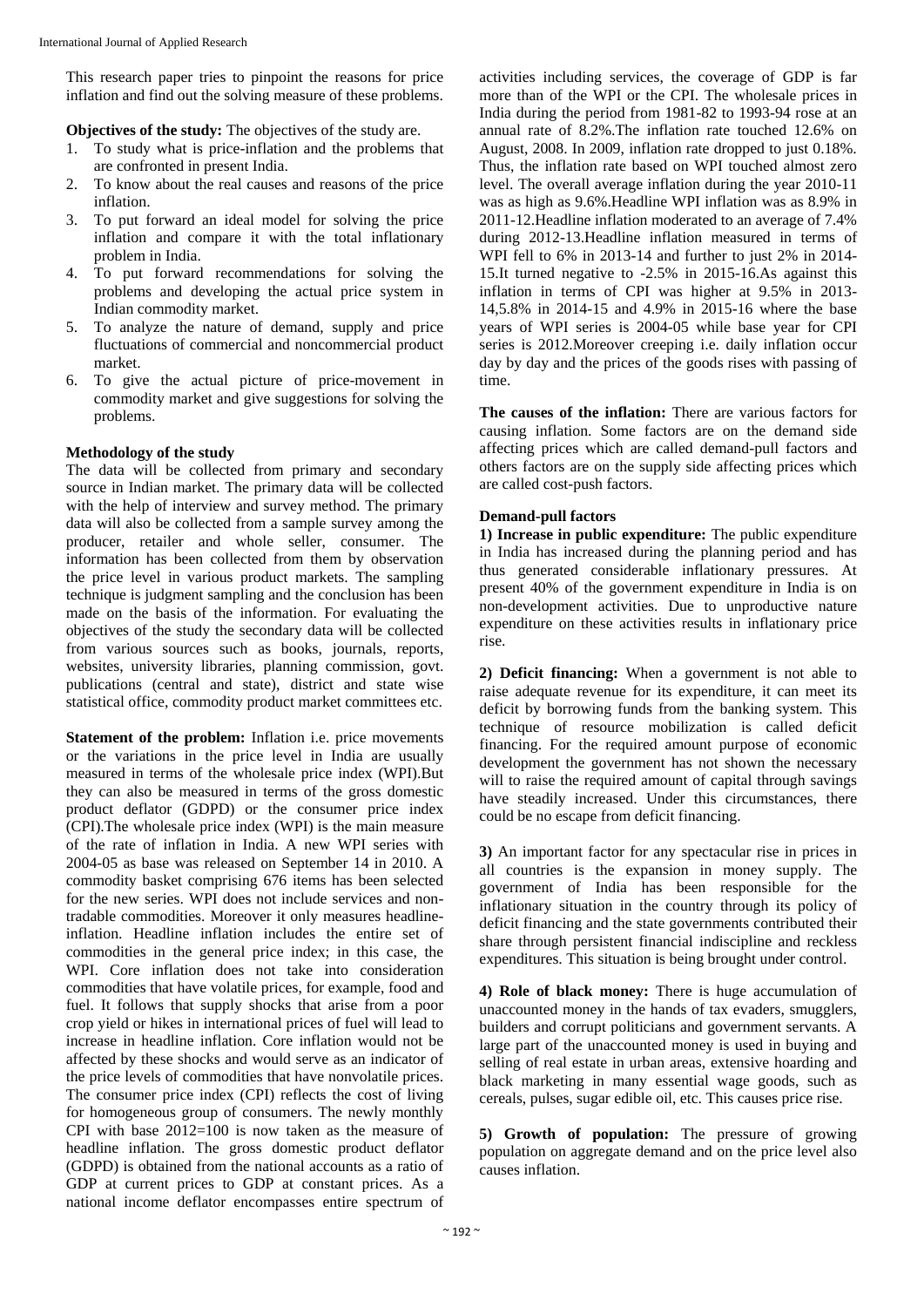#### **Cost push factors**

**1) Fluctuations in output and supply:** Violent fluctuations in food grains output and supply of production also create inflation. Market arrivals have also tended to be erratic. In fact the upward pressure on agricultural prices is also due to large hoarding by big farmers and speculation in food grains by traders and blackmarketers. The hoarding was done by the middleman and big farmers also.

**2) Taxation, as a factor in rising cost and prices:** Cost push factors consist mainly of rise in wages profit margins and rise in other cost. The government and the public sector were responsible to large extent for pushing up the price level in the country.

**3) Administered prices:** The public sector enterprises too were continuously raising the prices of their products and services which generally constitute raw materials for other industries. There has been regular upward revision of several administered prices adds fuel to the inflationary potential in the country.

**4) Hike in oil prices and global inflation:** The sharp hike in the price of crude oil since September 1973 and the consequent upward revision of the prices of oil and oil based goods. In the year 1980, there was 90% increase in all fuel prices by the OPEC. The gulf-surcharge which raised the prices of petroleum products to an unprecedented level was major cause for rise in prices during 1990-91.

**5) Agricultural price policy of the government:** In order to provide incentives to farmers with marketable surplus, the government has been pursuing a policy of price support for about five decades. By announcing the prices at which it would be buying agricultural products it not only ensures certain minimum prices to the farmers but also completely eliminates the element of risk involved in farming operations. Although this policy has benefited big farmers, it has been a major cause of inflation.

**6) Inadequate rise in industrial production:** In 1979-80, there is a negative growth in industrial production. For this there was a shortage of industrial goods and this created inflationary pressures in the economy. During the economic reform period since 1991, there has been a marked fluctuation in industrial production which has created conditions of instability and uncertainty. As a result inflationary pressures are bound to continue.

## **7) Other factors**

- i. The failure of the government policy at various times was a serious factor in the inflationary rise in prices.
- ii. In 1973, the government nationalized the whole sale trade in wheat along with a threat to introduce a similar measure for rice. This measure completely upset the normal trade in wheat and the price of open market wheat shot up.
- iii. The government did not fail to procure adequate amount of food grains for the public distribution system, nor was it able to import the necessary quantity from foreign countries.
- iv. Price support programmed and control of agricultural prices have generally worked in favour of middleman

and traders and rarely benefiting urban consumers at the expense of the rural folk.

## **Consequences of Inflation**

**1) Adverse effect on production:** As a result of inflation, prices of certain goods of consumption such as textiles had increased to very high levels forcing demand for such goods to decline especially from the poorer sections of the country. While demand had declined, production too had declined due to shortage of raw-materials, transport, and power and so on. Production had been affected by labour strikes and lockouts.

**2) Adverse effects on the distribution of income:** Inflation has brought about a mal-distribution of incomes. The producers, traders and speculators have gained enormously through ever-rising profit margins and through illegal gains and windfall profits, due to hoarding, speculation and blackmarketing. On the other hand people living on past savings, fixed interest and rental incomes and old age pensioners have been ruined due to continuous depreciation in the purchasing power of the rupee. Inflation has brought about shifts in the distribution of income from the poor and the weak to the rich and the powerful and also creates inequalities in income & wealth.

**3) Obstacle to development:** The continuous price rise during the planning period has turned out to be an obstacle to development. This is particularly due to the rigidity about plan outlays. When a plan is finalized and outlay determined, it is generally not revised. This approach leads to non-completion of projects in the required period.

**4) Changes in relative prices:** Over the years, prices of all commodities have not increased uniformly. In some years relative prices of agricultural products increased more rapidly than that of manufactured products while in other years it was the other way round. As a result, large farmers get great benefit and small farmers get less benefit. The farmers in Punjab, Haryana and UP have invested newly created income in the mechanization of agriculture, which has led to displacement of some farm labour in these states.

**5) Adverse effects on the balance of payments:** Inflation created two problems for the country. First, the demand for India's products declined in foreign markets and the task of increasing exports became more difficult. Moreover, in the home market, the profitability increased which reduced the interest of export. Secondly, Indian importers finding that foreign goods were cheaper, tried to increase imports.

**Measures for controlling the inflation:** The Government of India has worked out a wide range of measures to control inflation and to ensure stable conditions as well as to prevent speculators from taking an undue advantage of the conditions of scarcity.

**1) Demand management:** The price policy since 1973-74 relied predominantly on fiscal and monetary measures to check the demand of general public for goods and services.

**I) Fiscal measures:** The government of India has generally insisted on controlling its own expenditure and keeping in check both its revenue deficit and fiscal deficit which are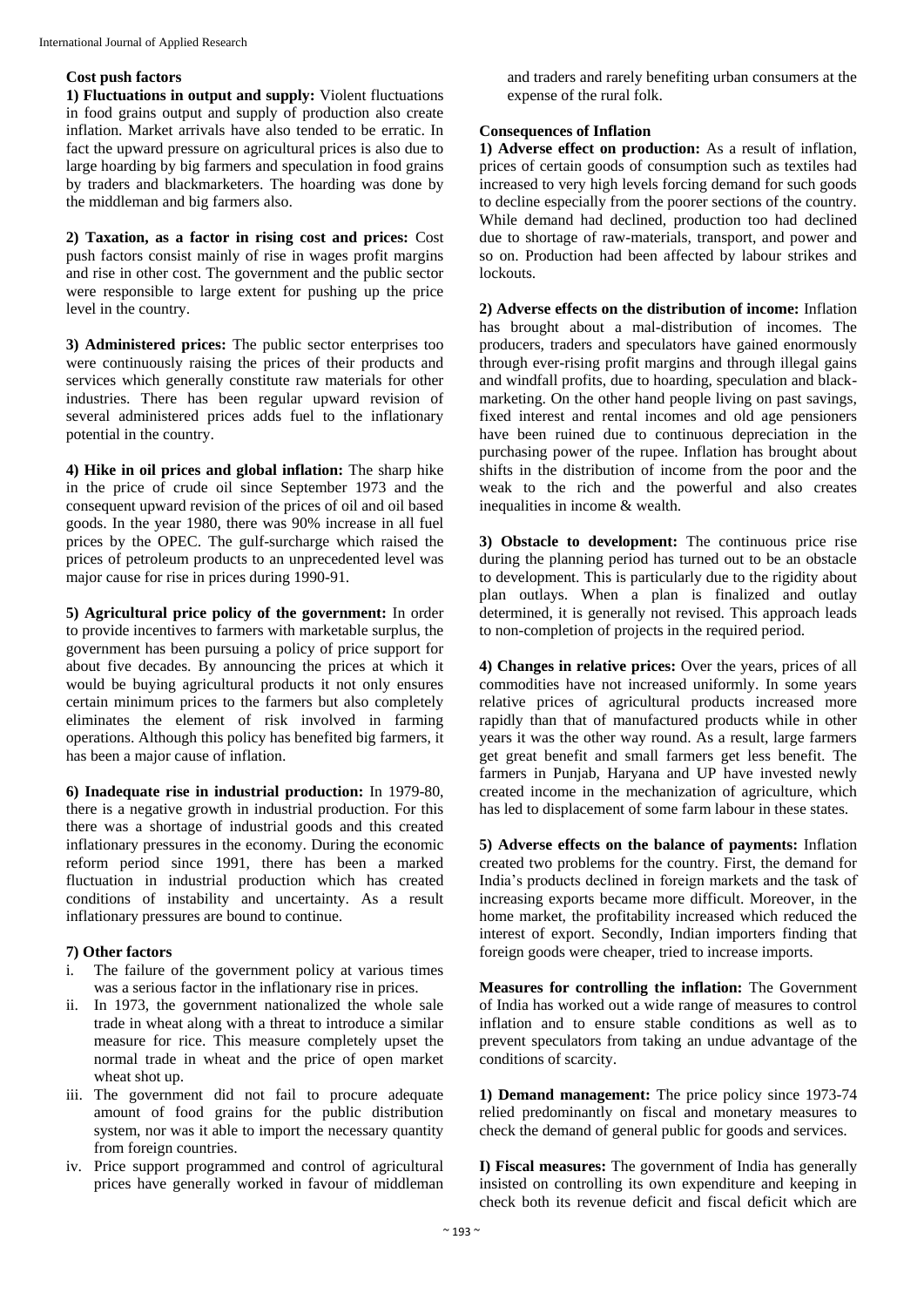major instrument of inflation-control. In 1984, the government of India announced a package of programme to curtail public expenditure, to postpone fresh recruitments to government jobs etc. In 1990-91, the government of India has appreciated the importance of reducing fiscal deficit which was very helpful for controlling inflation.

**ii) Monetary measures:** The monetary policy of RBI consists of extensive use of general and selective credit control measures. The RBI relied heavily on selective credit controls on bank loans against food grains, cotton, oilseeds and oils, sugar and textiles so as to discourage speculative hoarding. In general RBI uses its monetary policy to achieve a judicious balance between the growth of production and control of the general price level.RBI uses bank rate, CRR, SLR and open market operations to increase bank credit and expansion of business activity or speculative activity.

**2) Supply management:** Supply management is related to the volume of supply and its distribution system. Through increase in domestic supplies, large releases from official stocks of food grains and widening and streamlining of the net work of public distribution, the government attempts to prevent an undue increase in the prices of essential commodities.

**i) Fixation of maximum prices:** For removing the incentive for hoarding and speculative activity in food grains the state governments fixed the wholesale and retail prices of food grains. The government also fixes minimum procurement prices (MSP) for major crops. Prices of other important goods like cloth, sugar, vanaspati were also controlled in the past.

**ii) The system of duel prices:** The government adopted a system of dual prices in the case of goods like sugar, cement, paper etc. Under this system the weaker sections of the community are supplied these goods through fair price shops, at controlled prices and the rest are allowed to purchase their requirements at higher prices from the open market.

**iii**) The government used to increase supplies of food grains and other essential goods in times of internal shortage through larger imports. During the last few years, the FCI used the open market sale of rice and wheat to check market prices of these essential food grains.

**iv) Problem of oilseeds and edible oils:** In the 1990s, steep rise in the prices of edible oils along with those of pulses, tea and sugar were responsible for rise in the general price level. The government prepared medium and long term plans to step up the production of oilseeds in the country and also announced higher support prices for groundnut, soya bean and sun-flower seed. The last two crops offer the maximum scope for augmenting the supply of edible oil in the country.

**v) Public distribution system (PDS) and consumer protection:** The government's PDS system policy covering both rural & urban areas. The government has set up fair shops which distribute wheat, rice, sugar, imported edible oil, kerosene etc at reasonable price to the people. It helps to

hold down prices and provides essential commodities at low income groups.

**vi) Price policy of the government:** To maintain price stability, appropriate price policy is taken by the government. Under this price control measure, the government has been adopted many steps such as price control and regulation, policy of administered prices, procurement/support prices, buffer stocks and PDS system, prices of industrial products etc.

**3) Other measures:** Since 2000-01 the following important measures have been taken by the government to control inflation:

- i. Adoption of OGL (open general license) import policy for importing sugar, pulses, oils etc.
- ii. Adjustment in trade and tariff policies in recent central government budgets to ensure that domestic prices of industrial products remain competitive.
- iii. Substantial reduction in excise duties on a number of items expected to accelerate the pace of industrial revival and raise industrial growth.
- iv. To control the inflation, recent government of India have been implemented Goods and Service Tax (GST) on all goods and services by replacing all other taxes. GST on essential goods starts from 0% to 18% respectively. GST is very high as even 28% in case of luxuries goods.
- v. To control black money the Indian government has been introduced newly printing notes of Rs 500 and Rs 2000 by cancelling the old  $\&$  previous notes. This decision have been declared by the government suddenly within one night so that the rich & illegal black money holders do not get enough time to store, hide & transfer the black money in other places and are compelled to surrender or spoil them. Even CBI attack or investigation have been done by the government very quickly in different places, rich person and businessman's home, office, godowns and has discovered a huge amount black money from different places. Lastly to control the inflation, the government has to increase production to meet the rising demands. Adjustment between demand and supply keeps the price stable.

# **Conclusion**

Inflation is very crucial problem of our country. It reduces production and thus hampers economic growth and development. So inflationary controlling measure is necessary for improving the country's economic conditions. Anti- inflationary measure depends upon containing fiscal deficit and checking monetary expansion. Besides these, it would be necessary to promote the expansion of agricultural production and manage the supply of food grains and other essential commodities like edible oils and sugar among the poorer sections of the people.

## **References**

- 1. Neha Batura. Understanding Recent Trends in Inflation: Economic and political Weekly, June 14, 2008, p.108.
- 2. Government of India, Economic Survey, 2002-03 Delhi, 2003, 79.
- 3. Ibid. 6, 18, 19, 96.